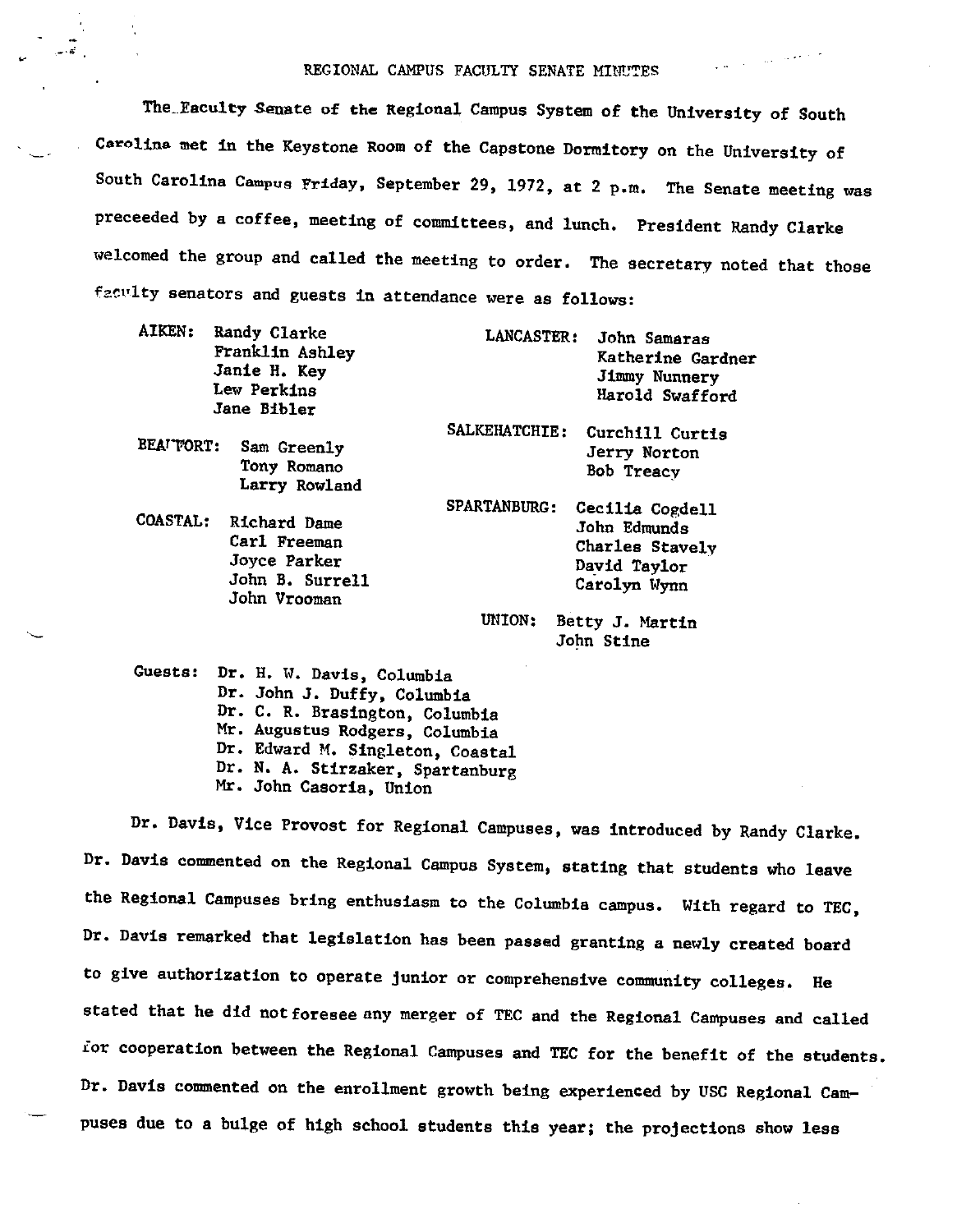students next year. Dr. Davis stated that he preceives maturity in the faculty and noted their movement toward organization. He stated that liaison is desirable between the Columbia campus and the Regional Campuses but that we should strive to maintain Regional Campus autonomy.

Corrections and/or additions of the March 10, 1972, minutes were called for and approved, The correction is as follows: Page 2 of the preceeding minutes read, "Regarding 300-400 level courses, it was reported that Dr. Kinard and Dr. Morris have agreed to approve courses in normal sequence for junior status." The correction is the following: "The Higher Education Commission staff will generally approve teaching of 300-400 level courses at the branches when such courses are a part of the normal sequence for a sophomore,"

Jimmy Nunnery gave a report on liaison with the Columbia campus. He called for cooperation between the Regional Campus Faculty Senate and the Columbia campus faculty senate and suggested that the Regional Campus faculty senate have input on several of the Columbia campus committees, specifically the curriculum and welfare committees. He stated that the Regional Campus faculty need representatives to the Columbia campus committees in order that the representatives may inform the Regional Campus faculty of the decisions of the Columbia campus committees and how these decisions will affect the Regional Campus faculty. He stated that the following items were presented to Dr. John Welsh, Secretary of the Columbia campus Faculty Senate:

- 1. That the Faculty Advisory Committee recommends to the Committee on New Courses and Curricula and to the Faculty Welfare Committee that two delegates of the Regional Faculty Senate be named by that Senate, one of whom may attend and advise New Courses and Curricula and the other attend and advise Welfare on matters pertaining to the Regional Campuses. Each delegate would be informed of the times and agenda of meetings of the Committee which he might attend,
- 2. The meeting times, agenda, and minutes of the Faculty Senate be sent to the Chairman of the Regional Campus Faculty Senate. The Faculty

2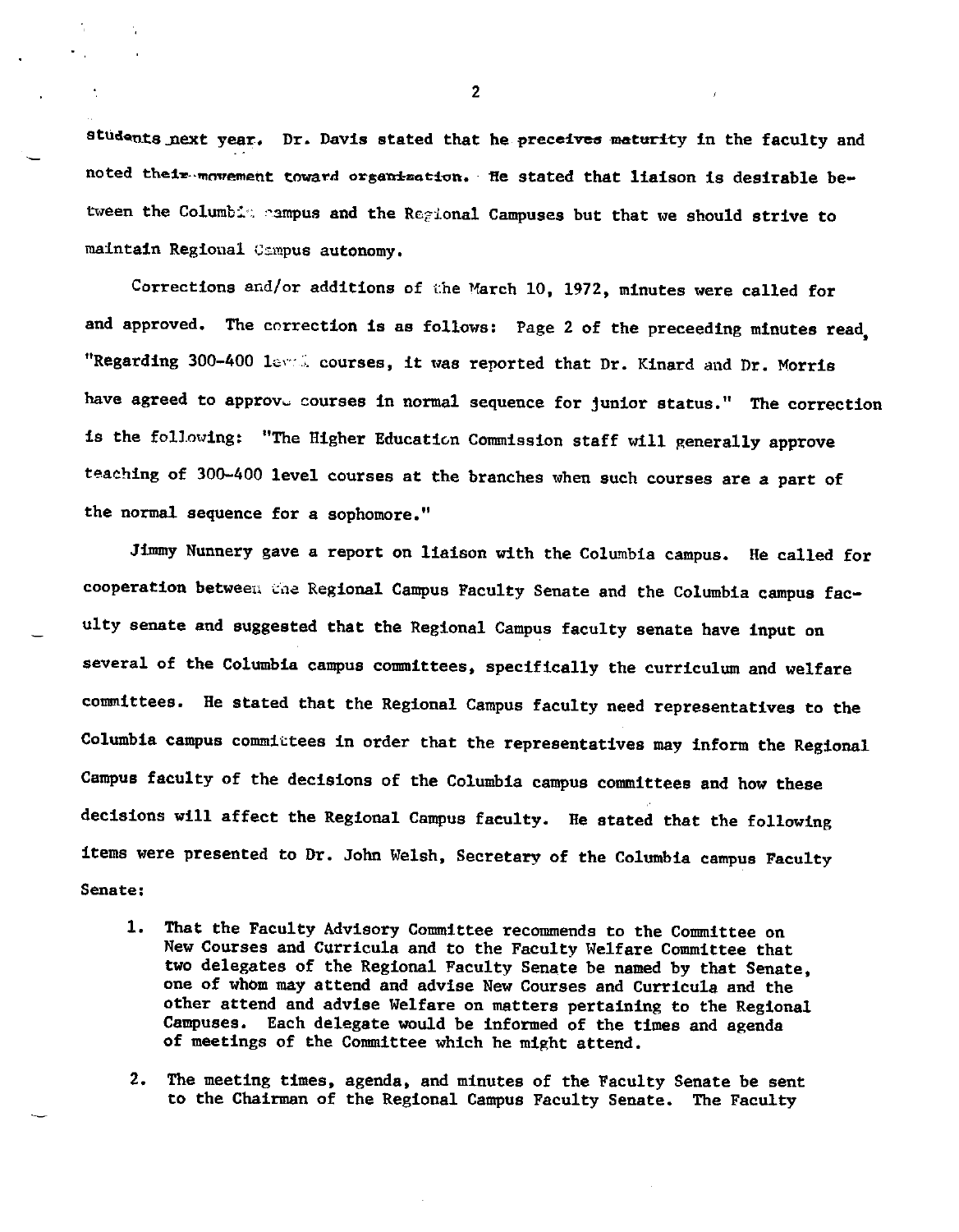Advisory Committee requested that the Chairman of the Faculty Senate be supplied-with the like information about meetings of the Regional Campus Faculty Senate.

3. That a delegate of the Regional Campus Faculty Senate may attend and have the privilege of addressing the Faculty Senate on matters pertaining to the Regional Campuses.

Items 2 and 3 have been passed on by the main campus Faculty Senate. This will enable the Regional Compus Faculty Senate to express its opinion only. This does not entitle the Regional Campus Faculty Senate the right to vote.

Mr. Nunnery emphasized the importance of improved communication. For example, the regioaal campuses do not know of the legislation passed by the Columbia campus Faculty Senate until the minutes are received. Often legislation passed directly affects the regional campuses. Mr. Nunnery spoke of the need of an individual from the Regional Campus System to address the main campus Faculty Senate during its meetings on matters pertaining to the Regional Campuses. Nominations were received, seconded and passed for the following prospective representatives to represent the Regional Campus System at the meetings of the main campus Faculty Senate:

Franklin Ashley of Aiken - to the Curriculum Committee

Sam Greenly of Beaufort - to the Welfare Committee

Mr. Nunnery then reported on the pay option vote. Option No. 1 was payment over a 12 months period based on 9 months and summer school sessions. Option No. 2 was payment for 9 straight months and separate payment for summer school session(s). The vote was 97-47 in favor of Option No, 2.

Dr. Duffy then reported on the Faculty Manual stating that the Ad Hoc committees are working with him making changes in the recommendations submitted to the main campus committee. The main campus manual is currently in revision. Dr. Duffy reported that the manuals (two forms) should be out within three months.

3

and the state of the state of the contract of the contract of the contract of the contract of the contract of

**Service**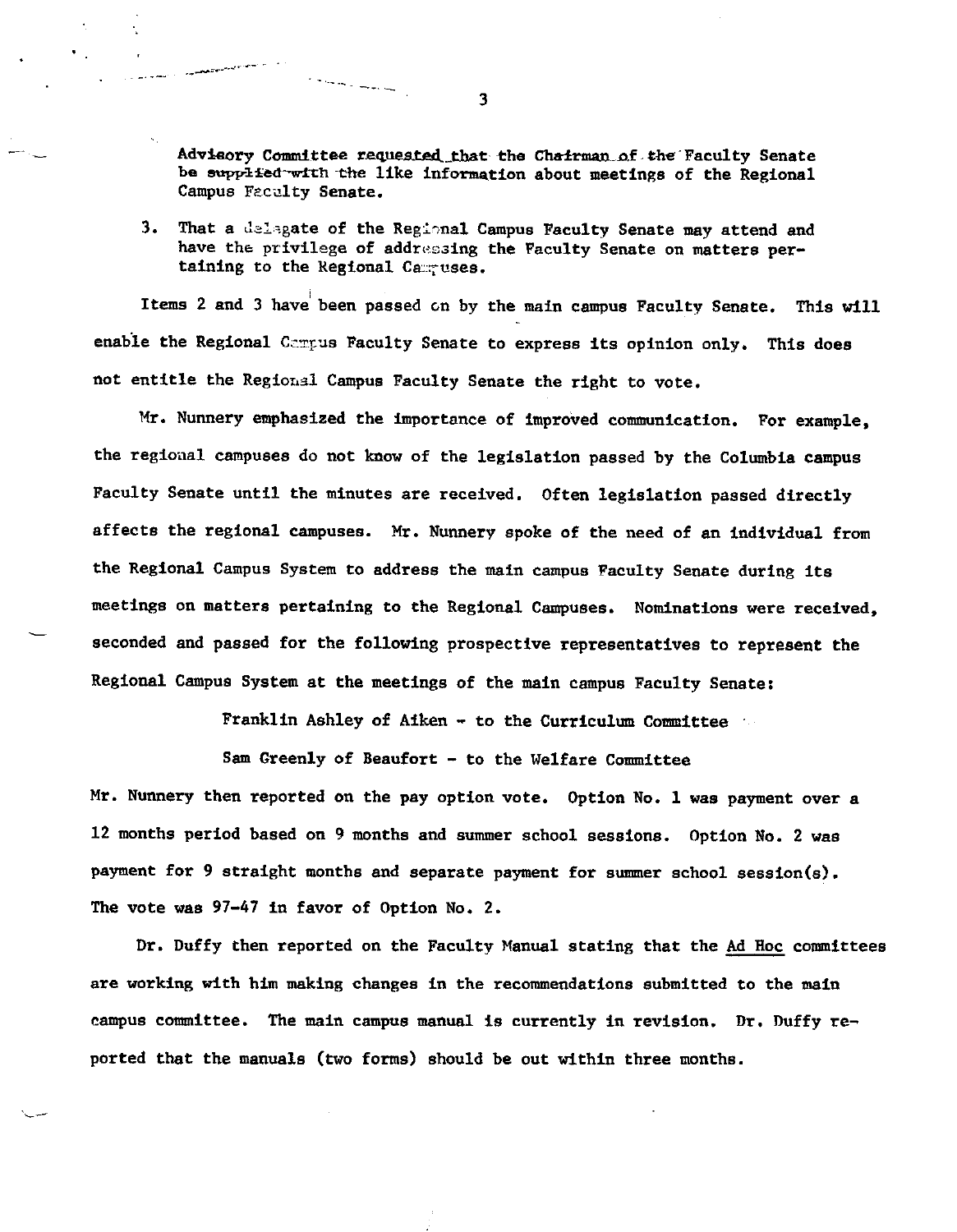### Committee Reports

### 1. Welfare Committee (Sam Greenly)

John Stein reported the proposals of the committee which are as follows:

- 1. That the Grievance Committee be made regional campus wide and that said Grievance Committee be composed of one (1) representative from each campus and be a sub-committee of the Walfare Committee of the Regional Campus Faculty Senate.<br>This mateum was tabled.
- 2. That each regional campus be at liberty to choose its Teacher of the Year in accordance with local criteria which would be established by a committee of faculty and students and that the amount of the grant be divided equally among the regional campuses. Also, in addition, that some of the moneys granted to the University educational foundations and restricted to each regional campus be utilized for the purpose of recognition of outstanding teaching ability. This motion was tabled.
- 3. That the Administration investigate the possibility of adopt-<br>ing a professional liability insurance to protect faculty<br>and staff from law suits in situations with students injured<br>connected with said faculty and staffs related projects, and, alternatively, to determine, if, in fact, we have such insurance, This motion was passed.

# II. Curriculum Committee (Churchill Curtis)

- 1. The Curriculum Committee of the Regional Campus Faculty Senate should be impowered to pass upon the validity of new curriculum in the regional campuses and make such recommendation to the Regional Campus Faculty Senate. This motion was passed.
- 2. That it be the sense of the Senate to support the idea of the reinstatement of the power of the Associate Degree at the Beaufort and Allendale campuses. This motion was<br>passed.
- 3. That the Senate approve a proposal for the Associate Degree and separate administration structure for military with the understanding that those bases located adjacent to existing regional campuses will be administratively controlled by those regional campuses, This motion was passed.

#### III. Library Committee (Franklin Ashley)

The Library Commitee presented no recommendations on which <sup>a</sup>vote was required. It did, however, pass along an item of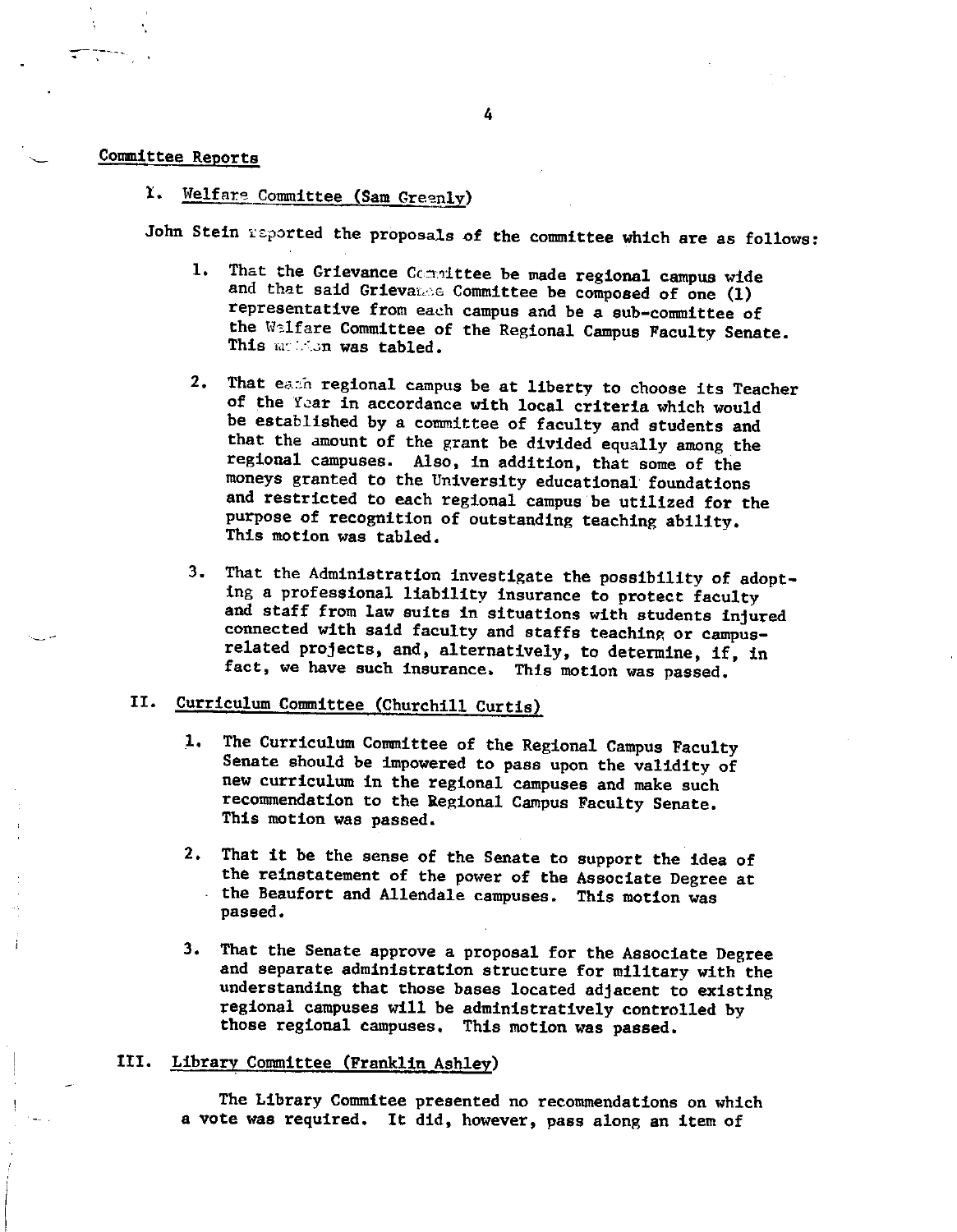information: Franklin Ashley reported that Playboy magazine may be ordered on microfilm. The question.was raised regarding the shortage of money for the purchase of library books. Dr. Duffy explained that the library budget is based on the budget submitted by the directors, and this budget is based on the catimated enrolluses.

#### Faculty Survey Report

·-

The next item of business was  $\alpha$  Regional Campus Faculty Survey Report involving four areas of investigation, which were as follows:

- 1. Men and woman being paid the same compensation for the same ability. and same jci.
- 2. Salary level differential progression between main campus and the Rc;gional Camv1s **System** 1966-1971.
- 3. Inflation effects on salary by rank 1966-1971.
- 4. Percentage raise between main campus and regional campuses: 1966-1971.

Exhibits A and B illustrating the survey are attached and made a part of the minutes.

#### Final Items of Business

A final item of business was a motion that a Regional Campus-wide Grievance Committee be formed and that it be composed of the Steering Committee of the Faculty Senate, same consisting of Jimmy Nunnery, Joyce Parker, and Randy Clarke. This motion was seconded and passed.

Motion was made and seconded that the meeting adjourn and the meeting was 2djourned at 4:20 p.m.

Respectfully submitted,

Carolynn B. Cett

Office of the Associate Vice Provost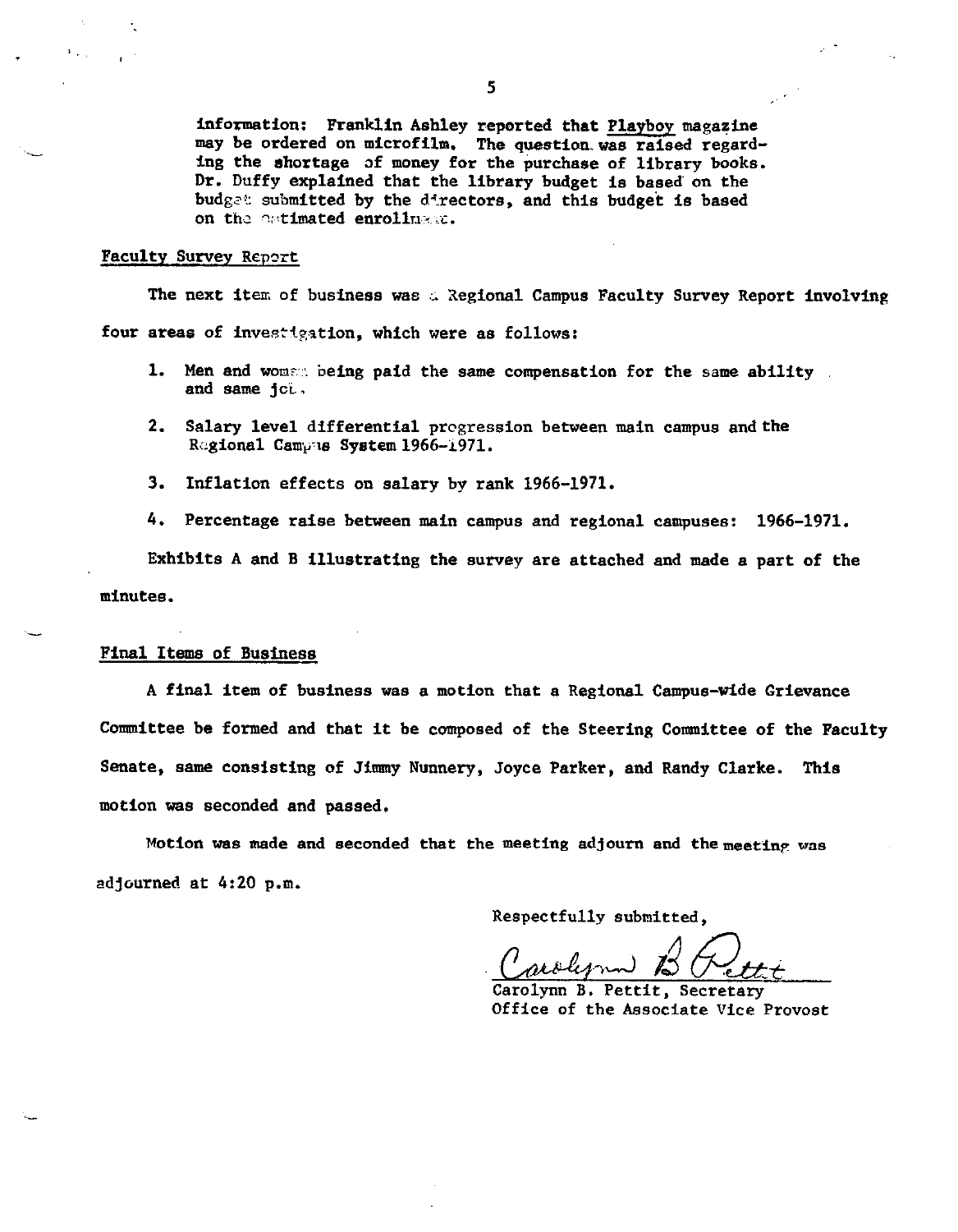## EXHIBIT A

### COMPARISON OF AVERAGE NINE MONTH SALARY DIFFERENTIALS USC-REGIONAL CAMPUS vs USC MAIN CAMPUS/RANK 1967-1971

 $\sim$ 

| 1967                       |                          | 1971                      |
|----------------------------|--------------------------|---------------------------|
| Instructor:                |                          |                           |
| <b>USCM</b><br><b>USCR</b> | 7640.<br>$-7357.$<br>283 | 9350.<br>$-8680.$<br>670  |
| Asst. Professor:           |                          |                           |
| <b>USCM</b><br><b>USCR</b> | 10010<br>$-8220$<br>1790 | 12420<br>$-9686$<br>2734  |
| Assoc. Professor:          |                          |                           |
| <b>USCM</b>                | 12250<br>$-9200$<br>3050 | 14510<br>$-10825$<br>3685 |

# 1969

Full Professor:

ا با پیش<del>ت مس</del>ا

 $\hat{\mathbf{r}}$ 

| <b>USCM</b> | 17530.                        | 18440.    |
|-------------|-------------------------------|-----------|
|             | $-11400.$<br>________________ | $-12300.$ |
|             | 6130                          | 6140      |

 $\mathcal{L}$